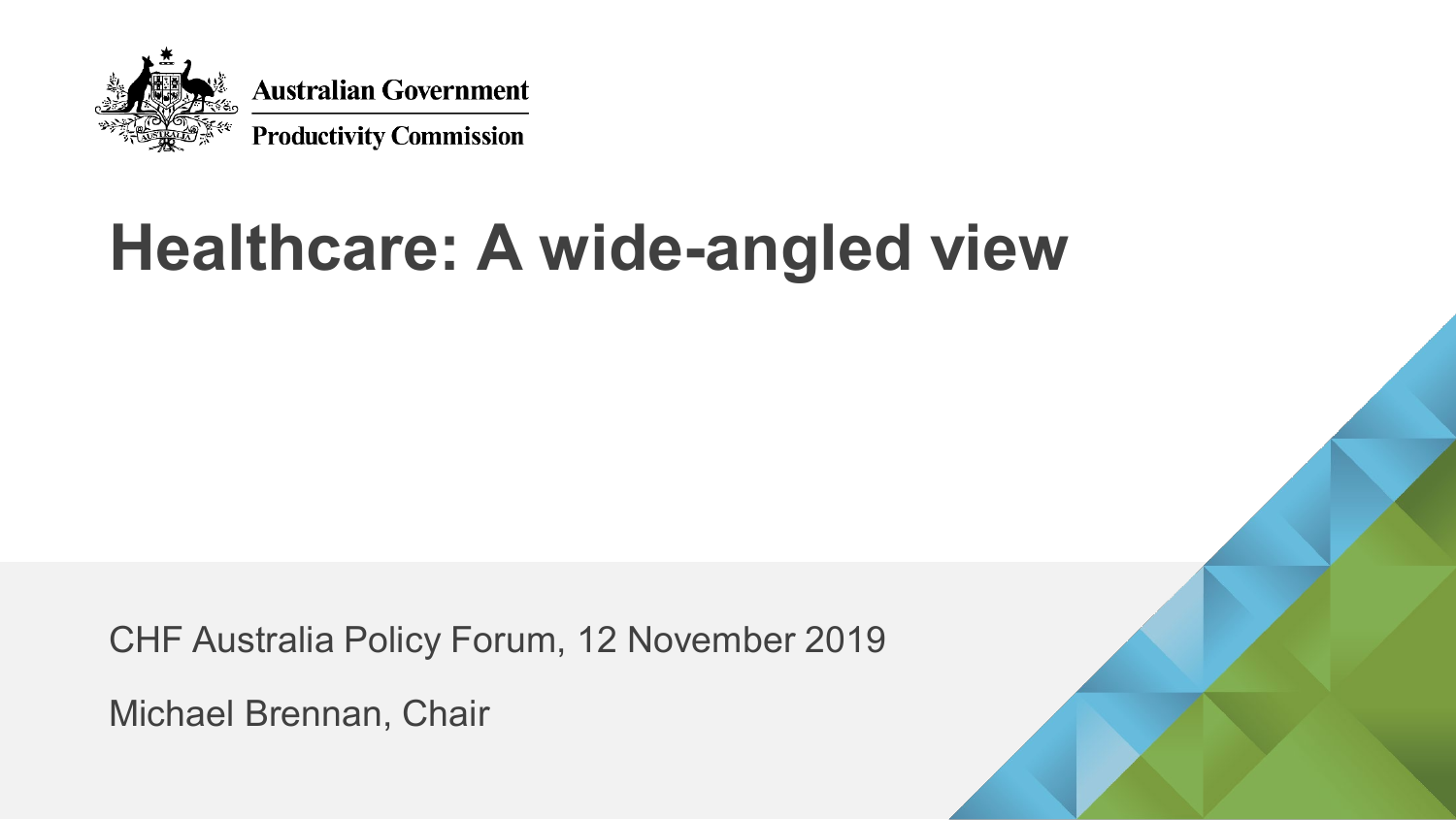### **▶ The price of things = hours of work to buy**

|                  | 1901     | 2000 |
|------------------|----------|------|
| Rent (3 bedroom) | 14.6     | 10.7 |
| Women's shoes    | 16.3     | 2.8  |
| Concert          | 8.4      | 1.7  |
| Beer (1 carton)  | 7.8      | 1.2  |
| Rump steak (1kg) | 1.6      | 0.5  |
| Milk (1 litre)   | 0.34     | 0.06 |
| Antibiotics      | $\infty$ | 0.4  |

2 **Health**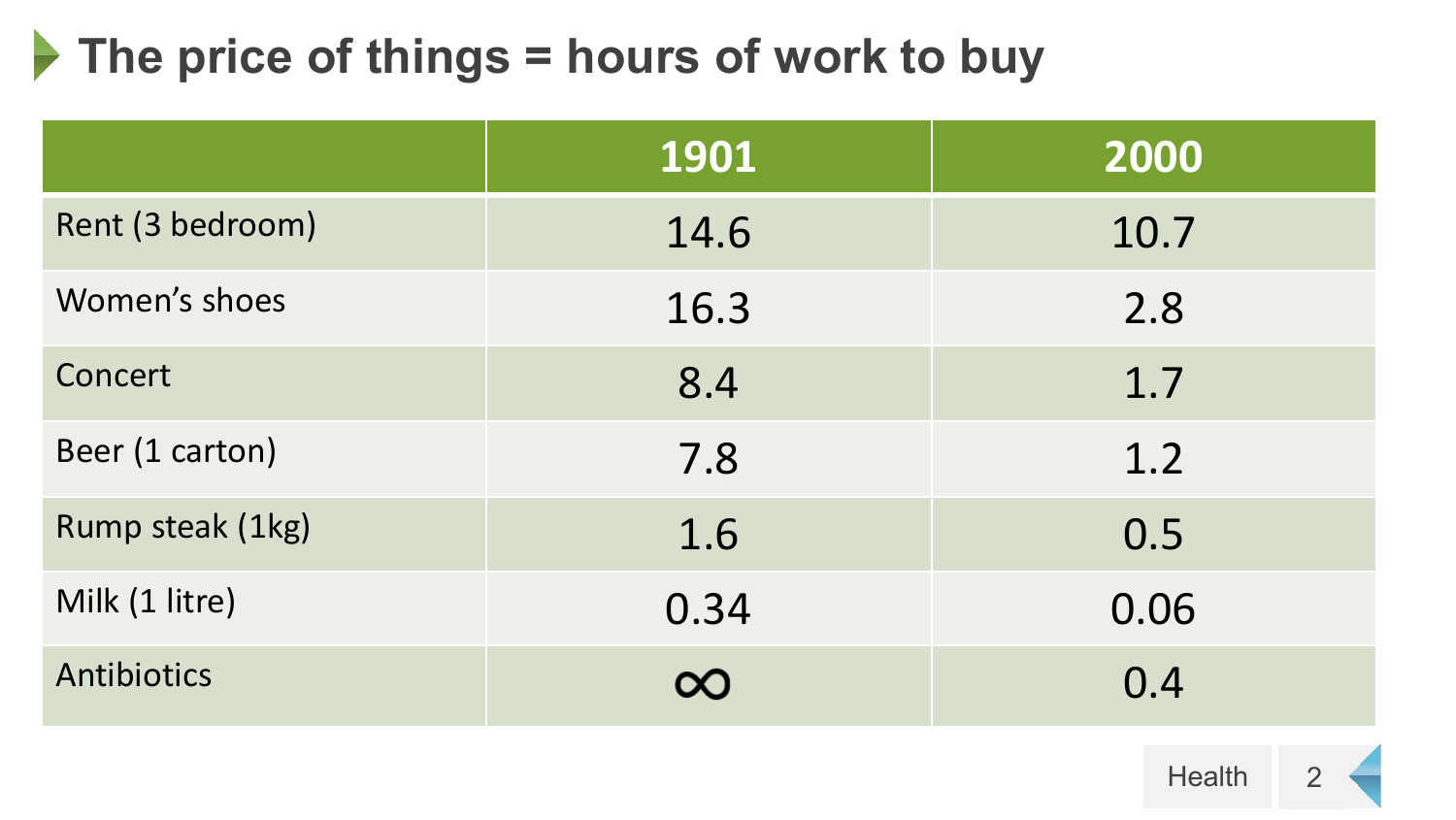# **Health prices broadly reflect incomes (and a bit of policy)**

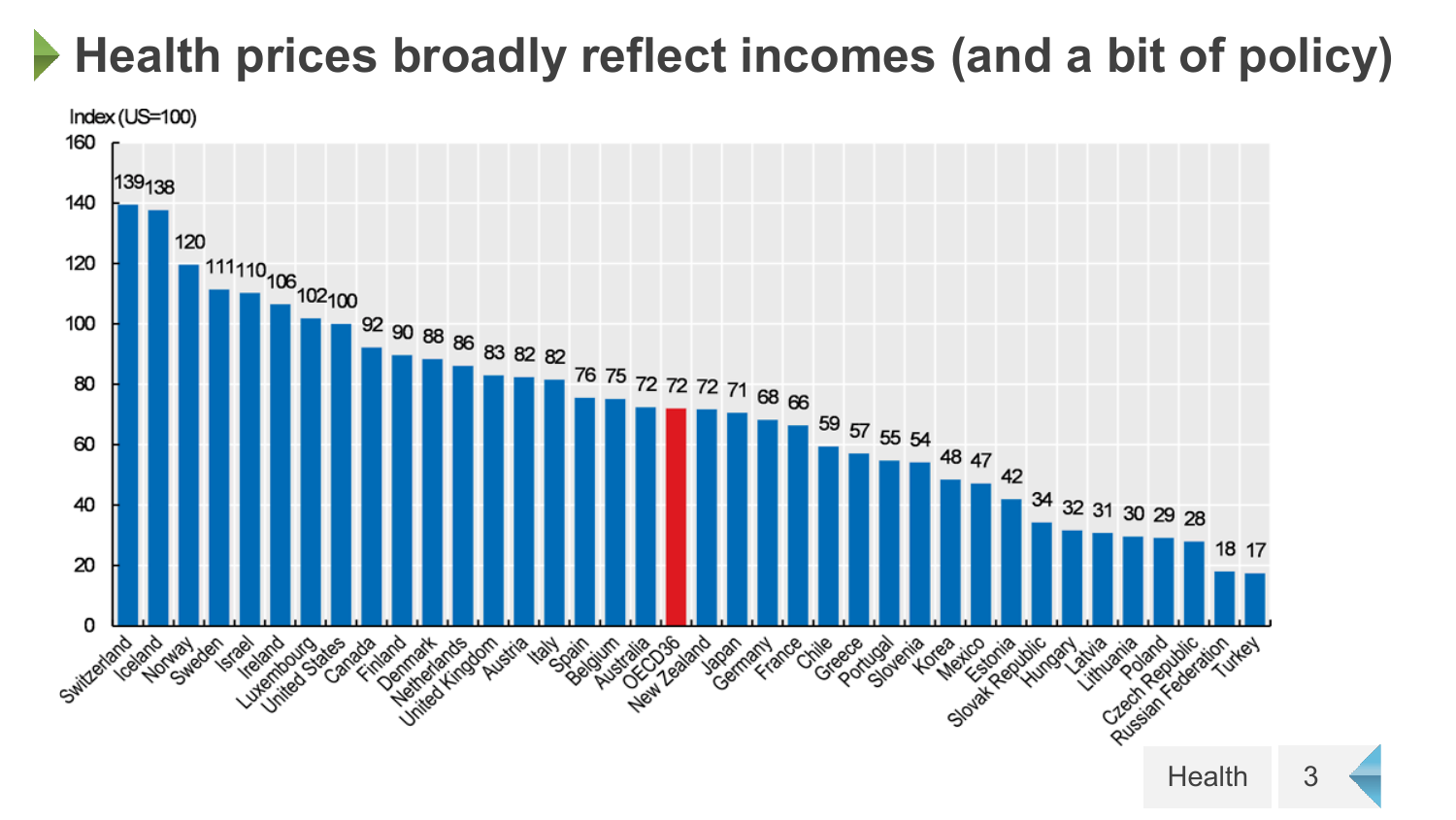### **Health prices outpace other prices**

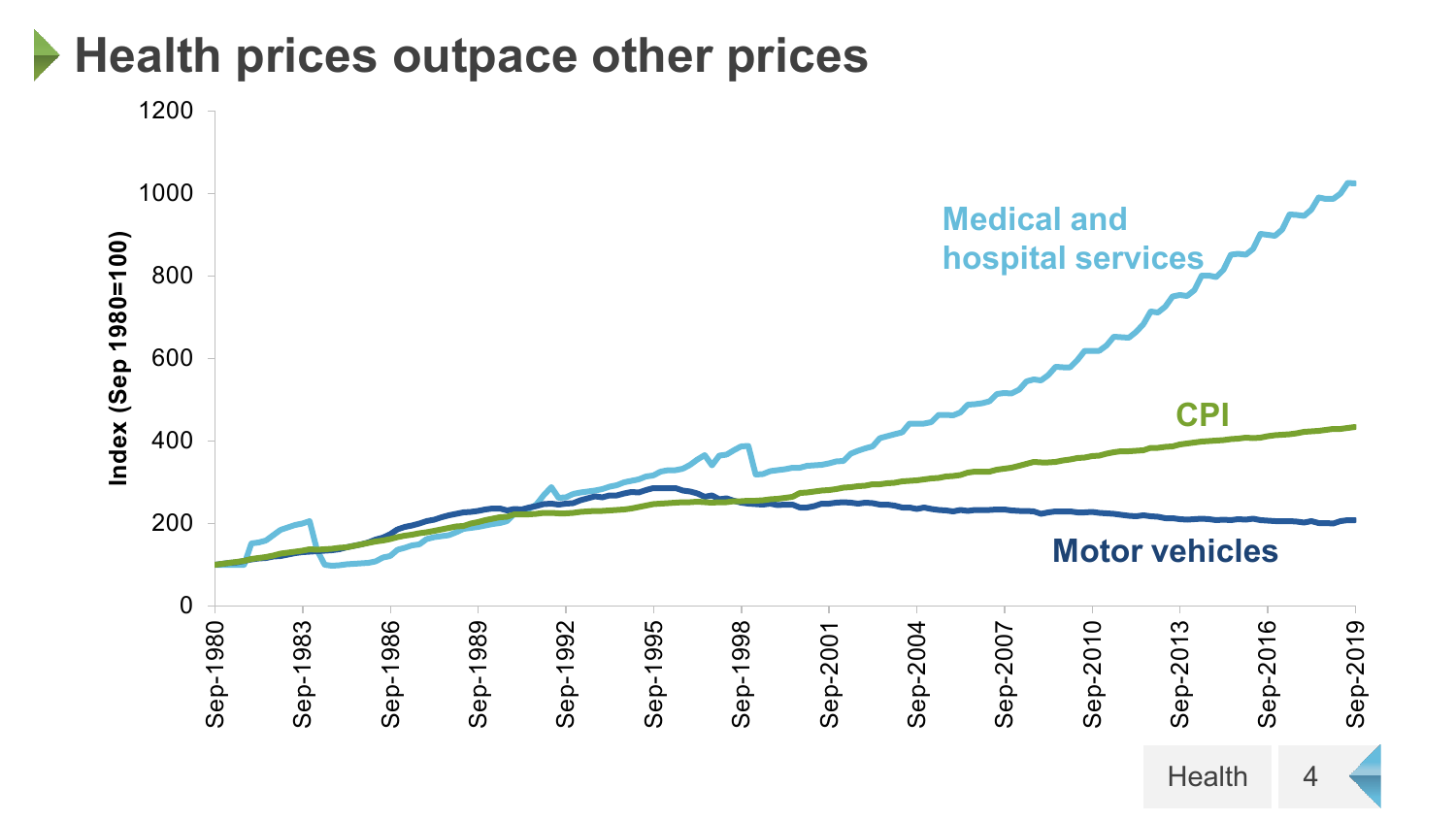#### **Health spending has risen in significance, 1971-2018**



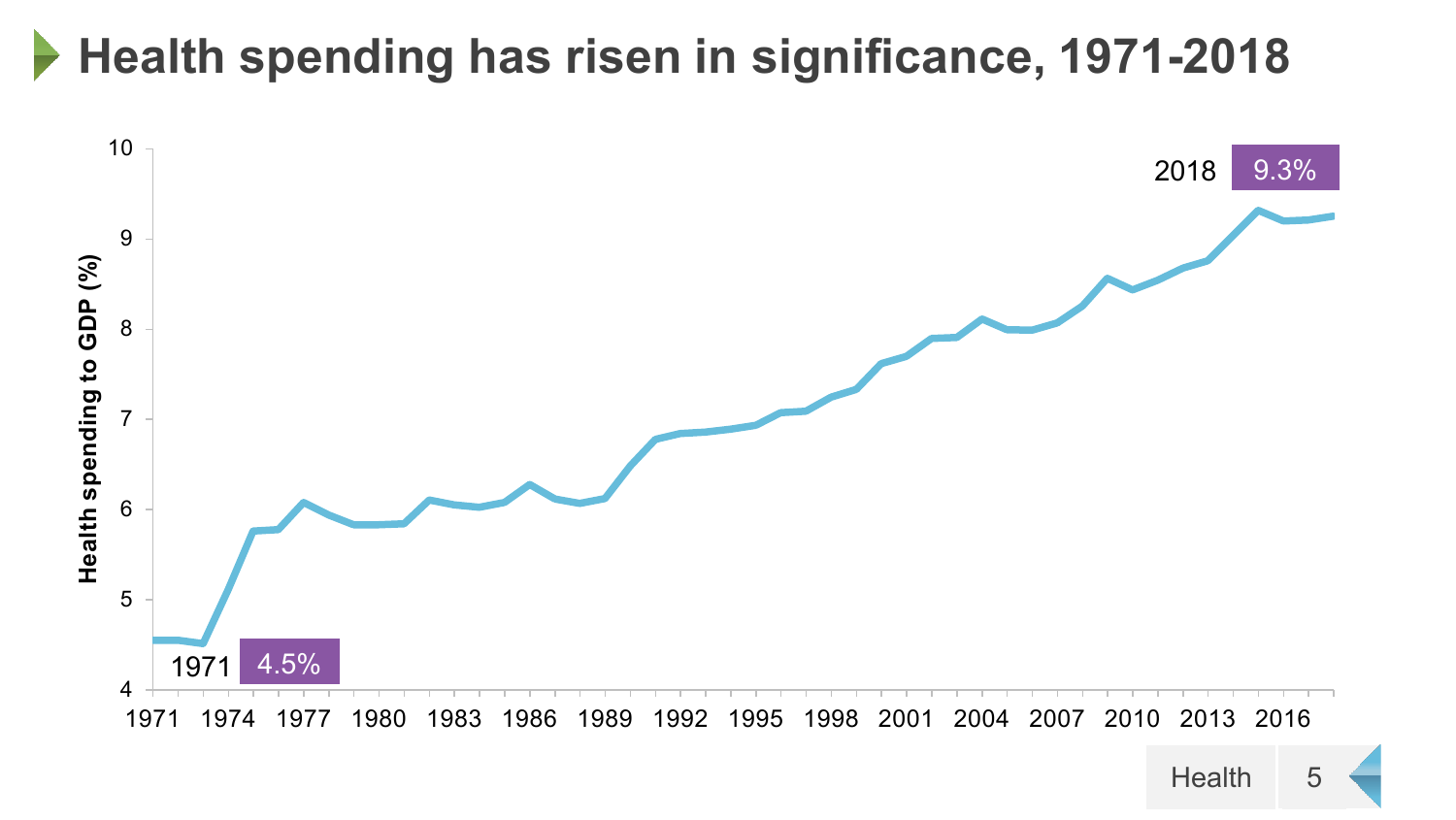### **Life expectancy – a 20th century success story, 1881-2017**

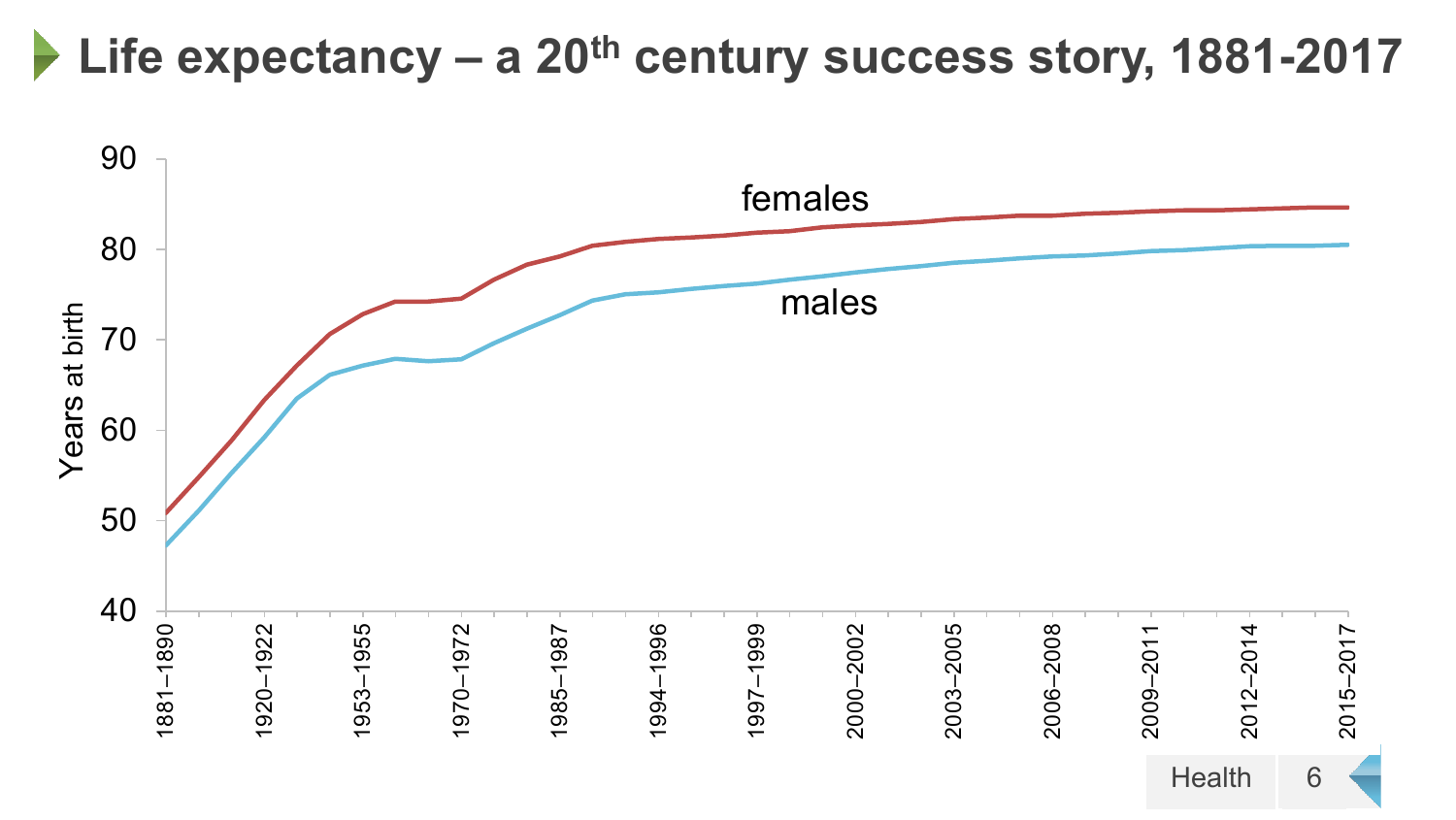**Healthy life expectancy is good too**

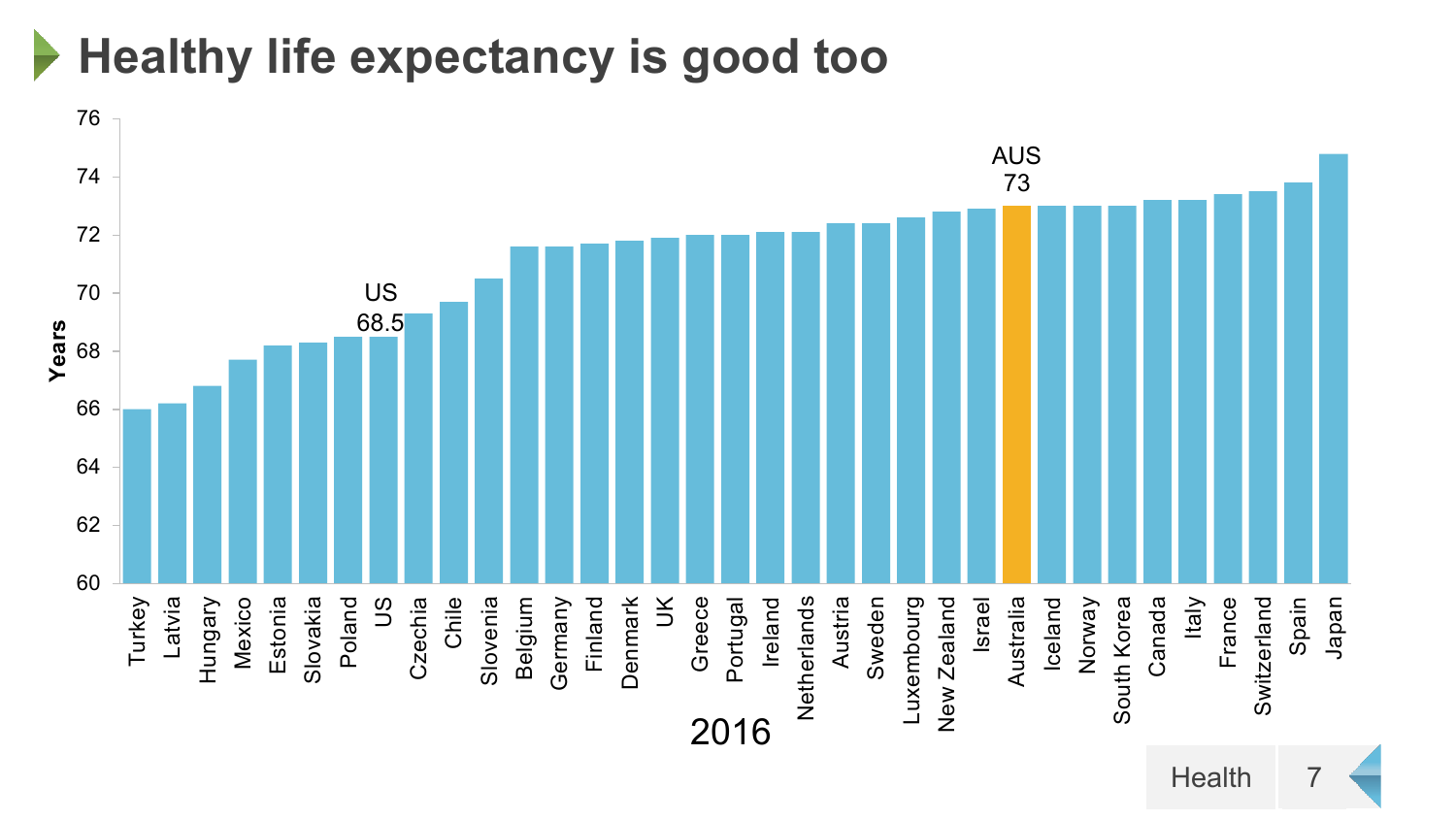# **High life expectancy for \$ spent**

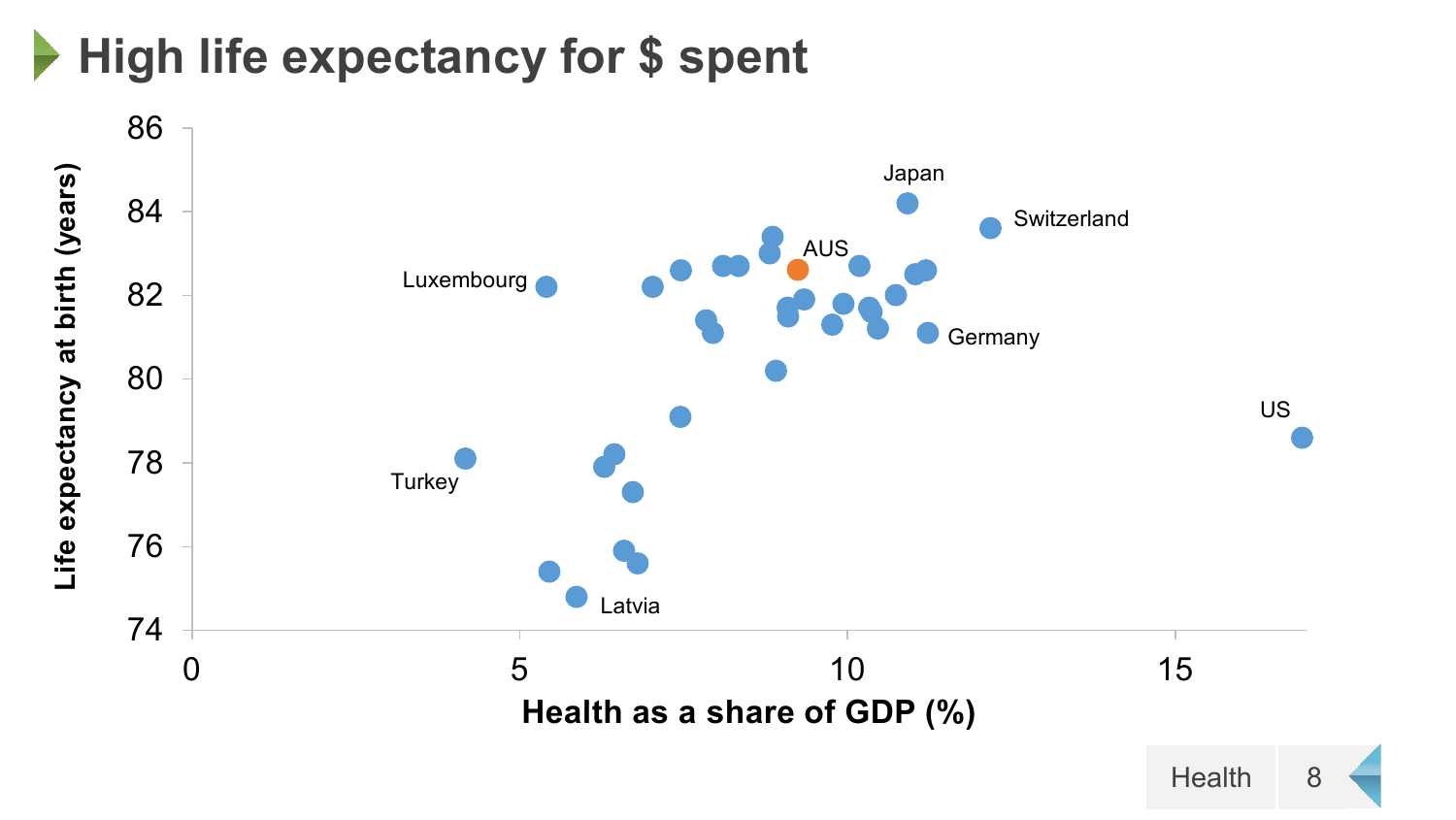### **Good value for money**

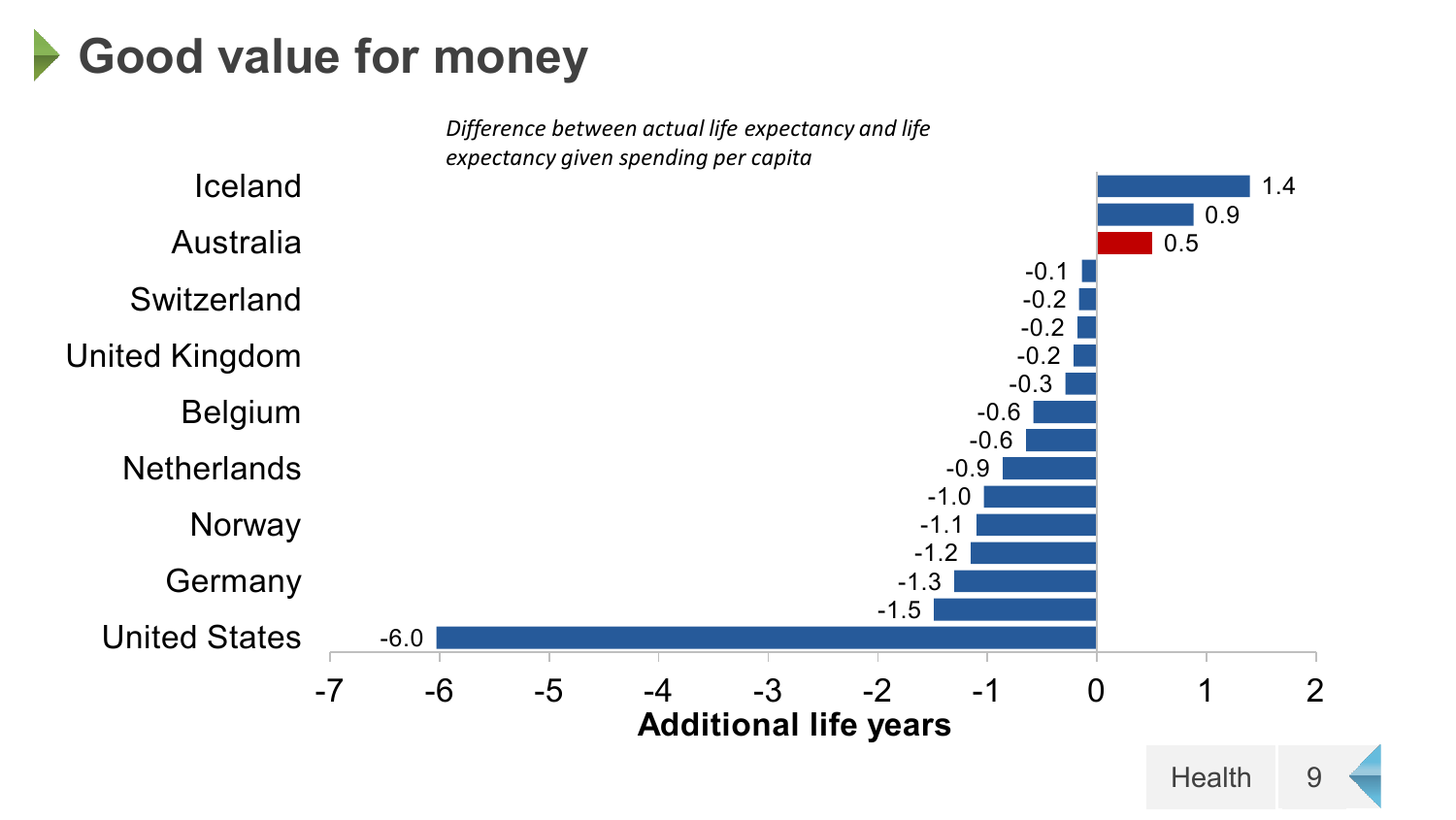#### **Australia has a high volume model**  $\blacktriangleright$



Health 10